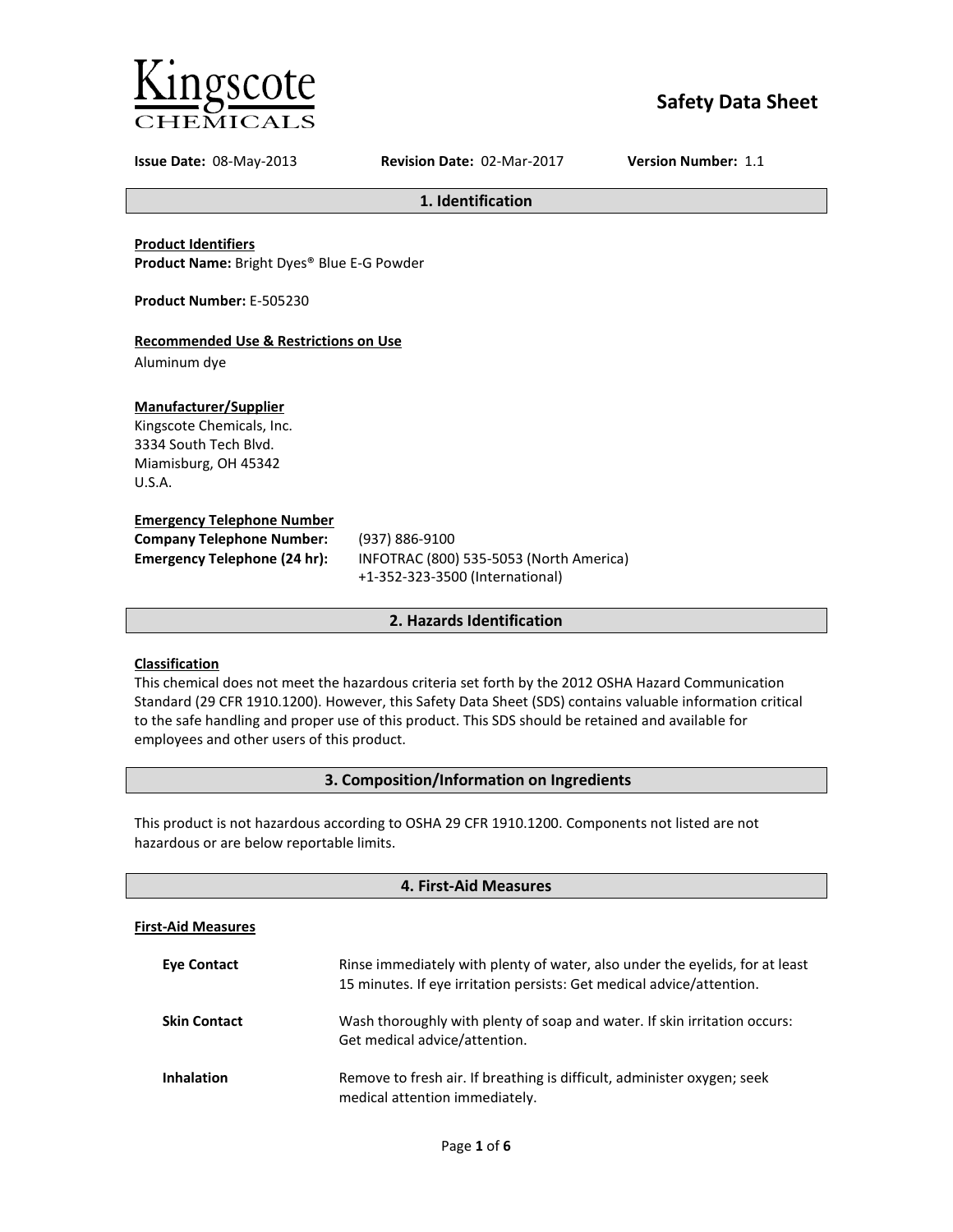| <b>Ingestion</b> | Rinse mouth. DO NOT induce vomiting. Drink plenty of water. Never give     |
|------------------|----------------------------------------------------------------------------|
|                  | anything by mouth to an unconscious person. Get medical attention if large |
|                  | quantities were ingested or if nausea occurs.                              |

### **Most Important Symptoms and Effects**

**Symptoms** Will cause staining of the skin on contact. May cause eye irritation. Inhalation of dust may cause respiratory irritation. Ingestion may cause urine to be a blue color until the dye has been washed through the system.

#### **Indication of Any Immediate Medical Attention and Special Treatment Needed**

**Notes to Physician** Treat symptomatically.

# **5. Fire-Fighting Measures**

#### **Suitable Extinguishing Media**

Water spray (fog). Carbon dioxide (CO2). Dry chemical. Regular foam.

#### **Unsuitable Extinguishing Media**

Not determined

#### **Specific Hazards Arising from the Chemical**

Remote possibility of dust explosion. Burning may produce oxides of carbon and nitrogen (NOx).

#### **Protective Equipment and Precautions for Firefighters**

Wear self-contained breathing apparatus pressure-demand, MSHA/NIOSH (approved or equivalent) and full protective gear.

# **6. Accidental Release Measures**

#### **Personal Precautions, Protective Equipment and Emergency Procedures**

| <b>Personal Precautions</b>      | Use personal protective equipment as recommended in Section 8.                                                    |
|----------------------------------|-------------------------------------------------------------------------------------------------------------------|
| <b>Environmental Precautions</b> | Prevent from entering into soil, ditches, sewers, waterways and/or<br>groundwater. See Section 12 and Section 13. |

#### **Methods and Material for Containment and Cleaning Up**

| <b>Methods for Containment</b> | Prevent further leakage or spillage if safe to do so.                                 |
|--------------------------------|---------------------------------------------------------------------------------------|
| <b>Methods for Cleaning Up</b> | Sweep up and collect into suitable containers for disposal. Flush area<br>with water. |

# **7. Handling and Storage**

#### **Precautions for Safe Handling**

| <b>Advice on Safe Handling</b>                                        | Handle in accordance with good industrial hygiene and safety practices. |
|-----------------------------------------------------------------------|-------------------------------------------------------------------------|
|                                                                       | Use personal protection recommended in Section 8. Avoid contact with    |
| skin, eyes, or clothing. Avoid breathing dusts. Contaminated clothing |                                                                         |
|                                                                       | should be thoroughly cleaned before reusing.                            |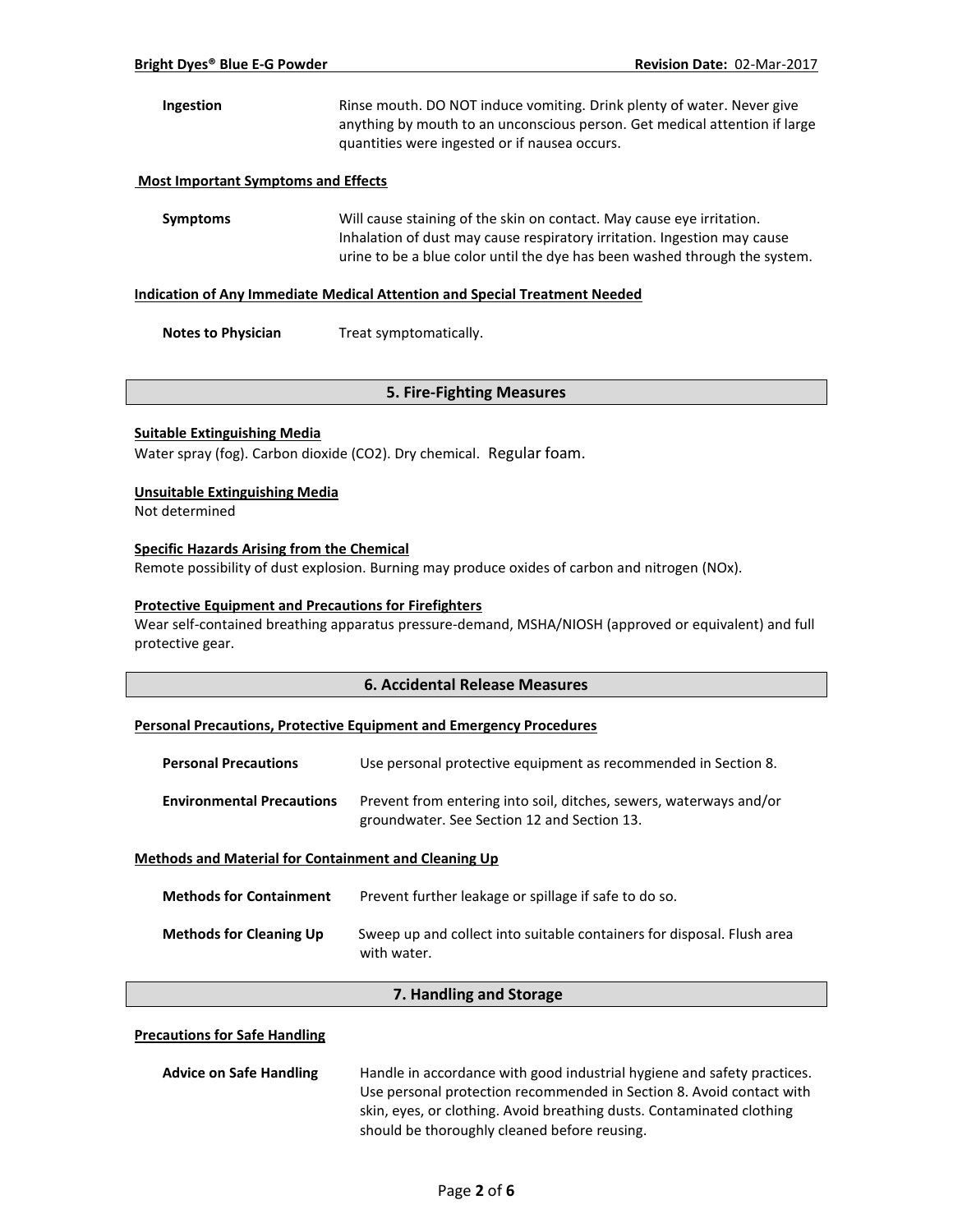# **Conditions for Safe Storage, Including Incompatibilities**

| <b>Storage Conditions</b>     | Keep container tightly closed and store in a cool, dry, and well-<br>ventilated area. Store away from heat, sparks, open flame or any other<br>ignition source. |
|-------------------------------|-----------------------------------------------------------------------------------------------------------------------------------------------------------------|
| <b>Incompatible Materials</b> | None known based on information supplied.                                                                                                                       |

# **8. Exposure Controls / Personal Protection**

#### **Exposure Guidelines**

This product, as supplied, does not contain any hazardous materials with occupational exposure limits established by the region specific regulatory bodies.

#### **Engineering Controls**

Ensure adequate ventilation, especially in confined areas. Eyewash stations. Showers.

#### **Individual Protection Measures, Such as Personal Protective Equipment:**

| <b>Eve/Face Protection</b>        | Avoid contact with eyes.                                                |
|-----------------------------------|-------------------------------------------------------------------------|
| <b>Skin &amp; Body Protection</b> | Rubber gloves. Suitable protective clothing.                            |
| <b>Respiratory Protection</b>     | Use NIOSH-approved dust mask if dusty conditions exist.                 |
| <b>Hygiene Measures</b>           | Handle in accordance with good industrial hygiene and safety practices. |

# **9. Physical and Chemical Properties**

### **Information on Basic Physical and Chemical Properties**

| <b>Physical State</b>            | Solid                     | Odor                  | None apparent  |
|----------------------------------|---------------------------|-----------------------|----------------|
| Appearance                       | Blue powder               | <b>Odor Threshold</b> | Not determined |
| Color                            | Blue                      |                       |                |
|                                  |                           |                       |                |
| Property                         | <b>Values</b>             |                       |                |
| pH                               | $6.5 - 7.0$ (1% solution) |                       |                |
| <b>Melting/Freezing Point</b>    | Not applicable            |                       |                |
| <b>Boiling Point/Range</b>       | Not applicable            |                       |                |
| <b>Flash Point</b>               | Not applicable            |                       |                |
| <b>Evaporation Rate</b>          | Not applicable            |                       |                |
| Flammability (solid, gas)        | Non-flammable             |                       |                |
| <b>Upper Flammability Limits</b> | Not applicable            |                       |                |
| <b>Lower Flammability Limits</b> | Not applicable            |                       |                |
| <b>Vapor Pressure</b>            | Not applicable            |                       |                |
| <b>Vapor Density</b>             | Not applicable            |                       |                |
| <b>Relative Density</b>          | Not applicable            |                       |                |
| <b>Specific Gravity</b>          | Not applicable            |                       |                |
| Solubility                       | Soluble in water          |                       |                |
| <b>Partition Coefficient</b>     | Not determined            |                       |                |
| <b>Auto-ignition Temperature</b> | Not determined            |                       |                |
| <b>Decomposition Temperature</b> | Not determined            |                       |                |
| <b>Viscosity</b>                 | Not determined            |                       |                |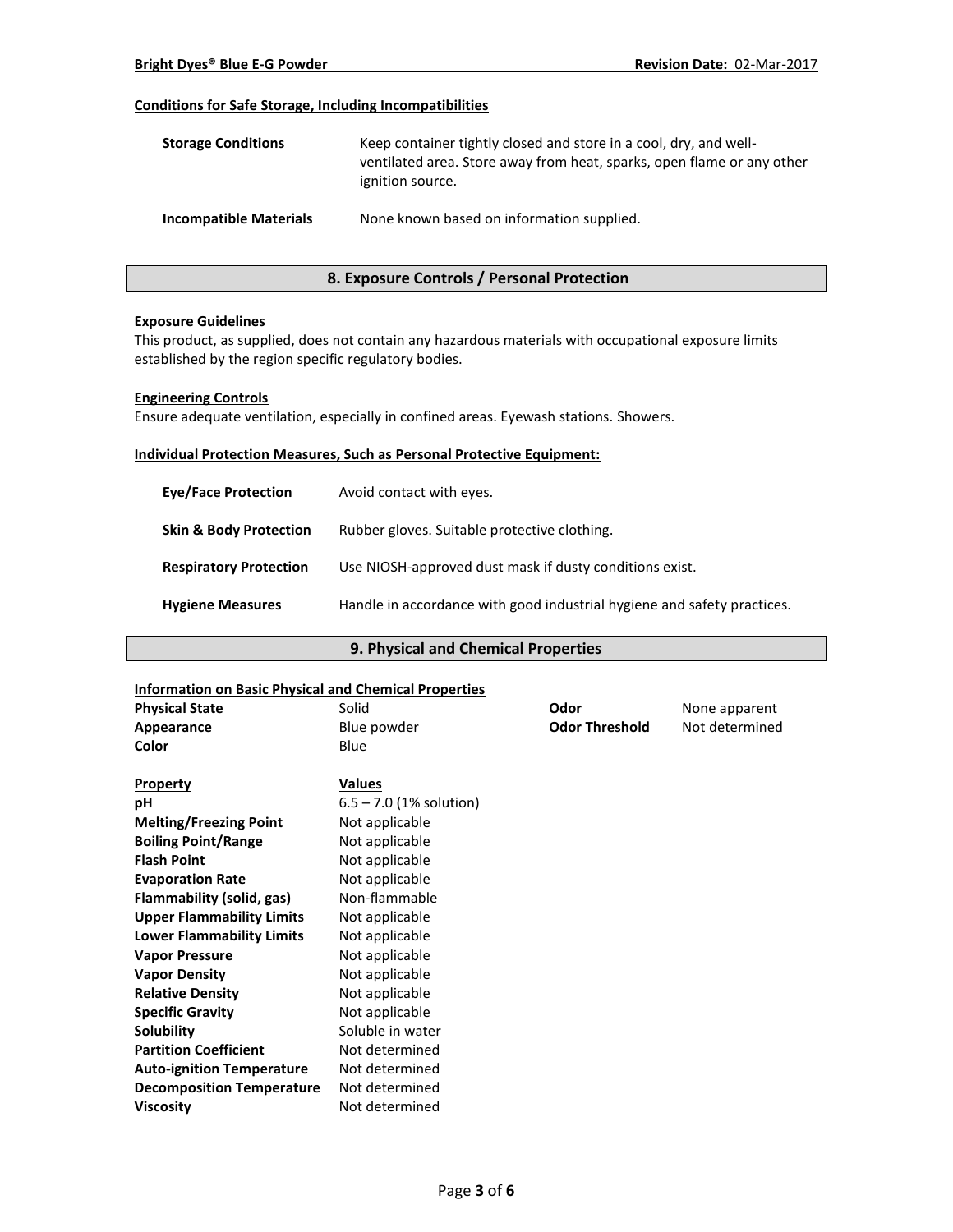# **10. Stability and Reactivity**

# **Reactivity**

Not reactive under normal conditions.

# **Chemical Stability**

Stable under recommended storage conditions.

#### **Possibility of Hazardous Reactions**

None under normal processing.

#### **Conditions to Avoid**

Keep out of reach of children.

#### **Incompatible Materials**

None known based on information supplied.

#### **Hazardous Decomposition Products**

Oxides of carbon and nitrogen (NOx).

# **11: Toxicological Information**

#### **Information on Likely Routes of Exposure**

| <b>Inhalation</b>   | Avoid inhalation of dust.            |  |
|---------------------|--------------------------------------|--|
| Ingestion           | Do not ingest.                       |  |
| <b>Skin Contact</b> | May cause an allergic skin reaction. |  |
| <b>Eye Contact</b>  | Avoid contact with eyes.             |  |

# **Delayed, Immediate, and Chronic Effects from Short- and Long-Term Exposure**

May cause an allergic skin reaction.

# **Numerical Measures of Toxicity**

Not determined

# **Symptoms Associated with Exposure**

See Section 4 of this SDS for symptoms.

# **Carcinogenicity**

| <b>NTP</b>  | None |
|-------------|------|
| <b>IARC</b> | None |
| <b>OSHA</b> | None |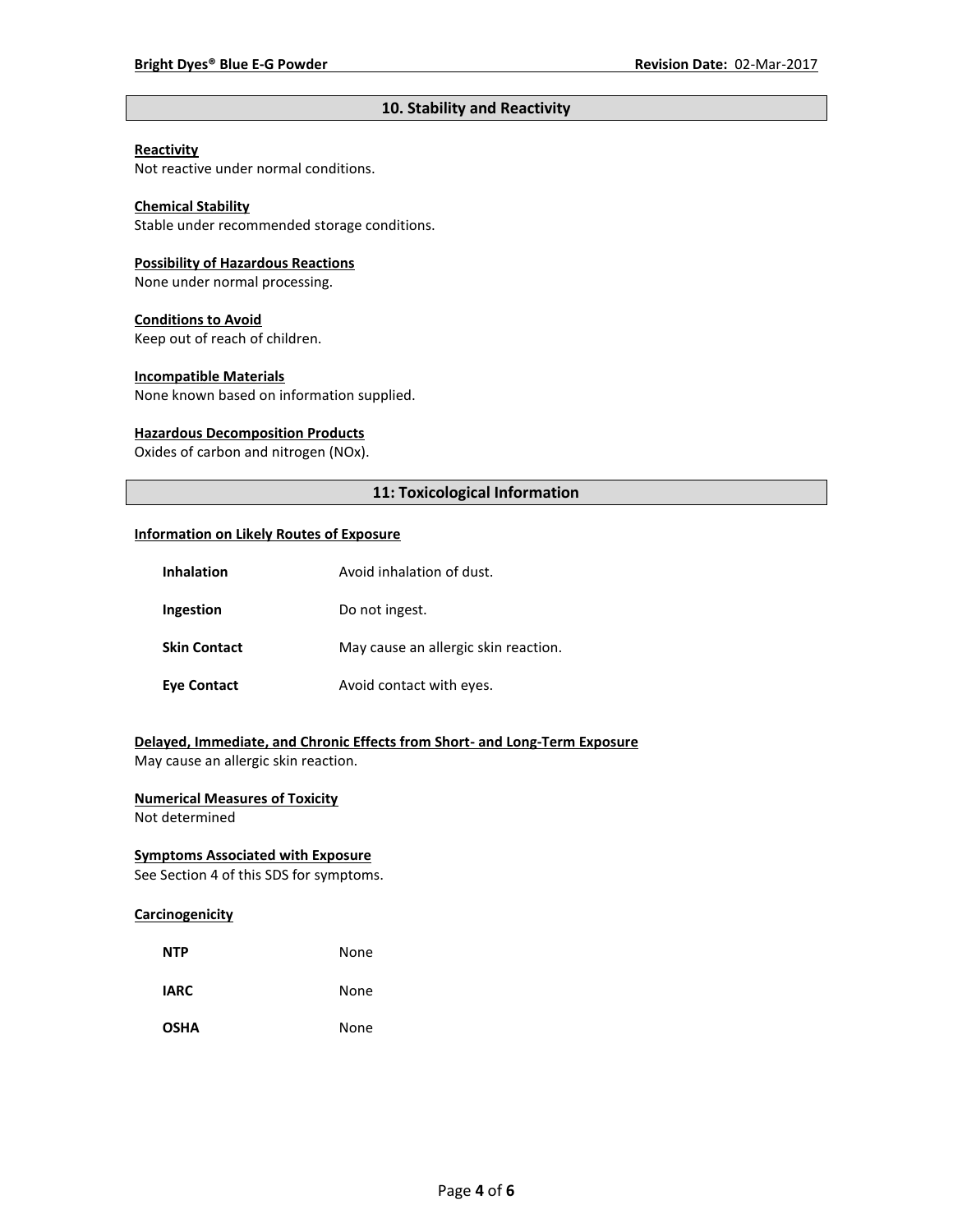#### **12. Ecological Information**

#### **Ecotoxicity**

This product is not classified as environmentally hazardous. However, this does not exclude the possibility that large or frequent spills can have a harmful or damaging effect on the environment.

#### **Component Information**

Not available

# **Persistence/Degradability**

Not determined

#### **Bioaccumulation**

Not determined

#### **Mobility**

Not determined

#### **Other Adverse Effects**

Not determined

#### **13. Disposal Considerations**

#### **Waste Disposal Methods**

Dispose of in accordance with federal, state, and local regulations.

#### **Contaminated Packaging**

Do not re-use empty containers.Dispose of containers in accordance with federal, state, and local regulations.

#### **14. Transport Information**

#### **Note**

See current shipping paper for most up-to-date shipping information, including exemptions and special circumstances.

| DOT         | Not regulated |
|-------------|---------------|
| IATA        | Not regulated |
| <b>OMDG</b> | Not regulated |

#### **15: Regulatory Information**

#### **International Inventories**

Not determined

#### **U.S. Federal Regulations**

**CERCLA** This material, as supplied, does not contain any substances regulated as hazardous substances under the Comprehensive Environmental Response Compensation and Liability Act (CERCLA) (40 CFR 302) or the Superfund Amendments and Reauthorization Act (SARA) (40 CFR 355).